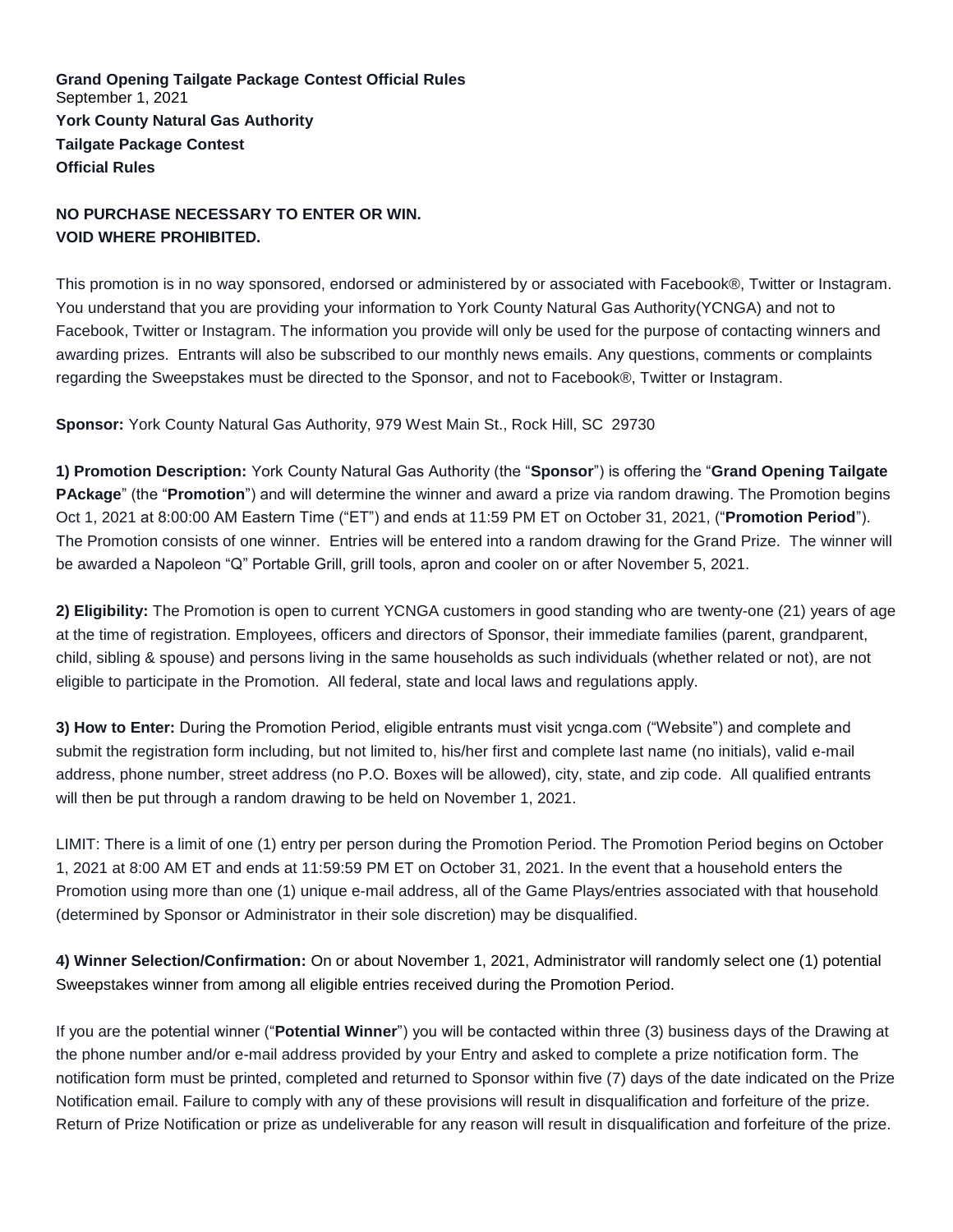Entrants agree that the decisions of the Sponsor are final and binding. A Potential Winner is not an official winner ("**Winner**") until his/her eligibility has been verified and Potential Winner has been notified that verification is complete.

**5) Data Collection** – By entering the Promotion, you agree to all of the terms and conditions of Sponsor's Privacy Policy. All information gathered is used solely to identify and contact a winner. Entrants will also be subscribed to our monthly news emails.

**6) General:** You agree to comply fully with each provision in these Official Rules. Any person attempting to defraud or in any way tamper with this Promotion and any person who does not comply with these Official Rules, will be ineligible for any prize(s) and may be prosecuted to the full extent of the law. If, during the Promotion Period, for reasons beyond the Sponsor's control (including, but not limited to, tampering or computer virus infection), the Promotion is not capable of running as originally planned, the Sponsor, at its sole discretion, reserves the right to cancel, postpone or modify the Promotion, without liability and to the extent feasible, and will select an Official Winner and award prizes from among Entries received prior to cancellation or modification via random drawing. Sponsor is not responsible for Internet, computer hardware and software, phone, and other technical errors, malfunctions, and delays. Entries, which are incomplete, inaccurate, irregular, or otherwise not in compliance with these Official Rules, are void. Sponsor reserves the right, at its sole discretion, to disqualify any individual it finds, in its sole discretion, to be tampering with the entry process or the operation of the Promotion or web site. Sponsor may prohibit an entrant from participating in the Promotion or winning a prize if, in its sole discretion, it determines that said entrant is attempting to undermine the legitimate operation of the Promotion by cheating, hacking, deception, or other unfair playing practices (including the use of automated quick entry programs) or intending to annoy, abuse, threaten or harass any other entrants or Sponsor representatives.

**7) Publicity Rights:** By participating in the Promotion and/or accepting a prize, each entrant agrees to allow Sponsor and/or Sponsor's designee the perpetual right to use his or her name, biographical information, photos and/or likeness, and statements for promotion, trade, commercial, advertising and publicity purposes, at any time or times, in all media now known or hereafter discovered including but not limited to on the World Wide Web and Internet, without notice, review or approval and without additional compensation except where prohibited by law

**8) Release of Liability and Issues of Law:** By participating you release the Sponsor, Facebook, Twitter, Instagram their affiliates, partners, subsidiaries, officers, directors, agents, employees and all Promotion Entities associated with the development and execution of this Promotion and their respective employees, officers, directors ("**Released Parties**") from any and all liability with respect to and in any way arising from participating in this Promotion or acceptance or use of prizes.

You also agree that the Released Parties are not responsible or liable for any injury or damage to your or third person's computer system related to or resulting from you entering the Promotion or the downloading of any materials associated with the Promotion (including, without limitation, any server failure or lost, delayed or corrupted data or other malfunction), either directly or indirectly.

You agree that Released Parties shall not be liable for personal injuries, death, damages, expenses, costs or losses of any kind resulting from your participation or inability to participate in this Promotion or parts thereof or acceptance of, use of or inability to use a prize or parts thereof including, without limitation, claims, suits, injuries, losses and damages related to personal injuries, death, damage to or destruction of property, rights of publicity or privacy, defamation or portrayal in a false light (whether intentional or unintentional), whether under a theory of contract, tort (including negligence), warranty or other theory. Official Winners agree to release the Released Parties from any and all liability and responsibility with respect to the prize (including any property loss, damage, personal injury or death). Official Winners acknowledge the Promotion Entities have neither made nor are in any manner responsible for any warranty, representation or guarantee, expressed or implied, in fact or in law, related to the prize.